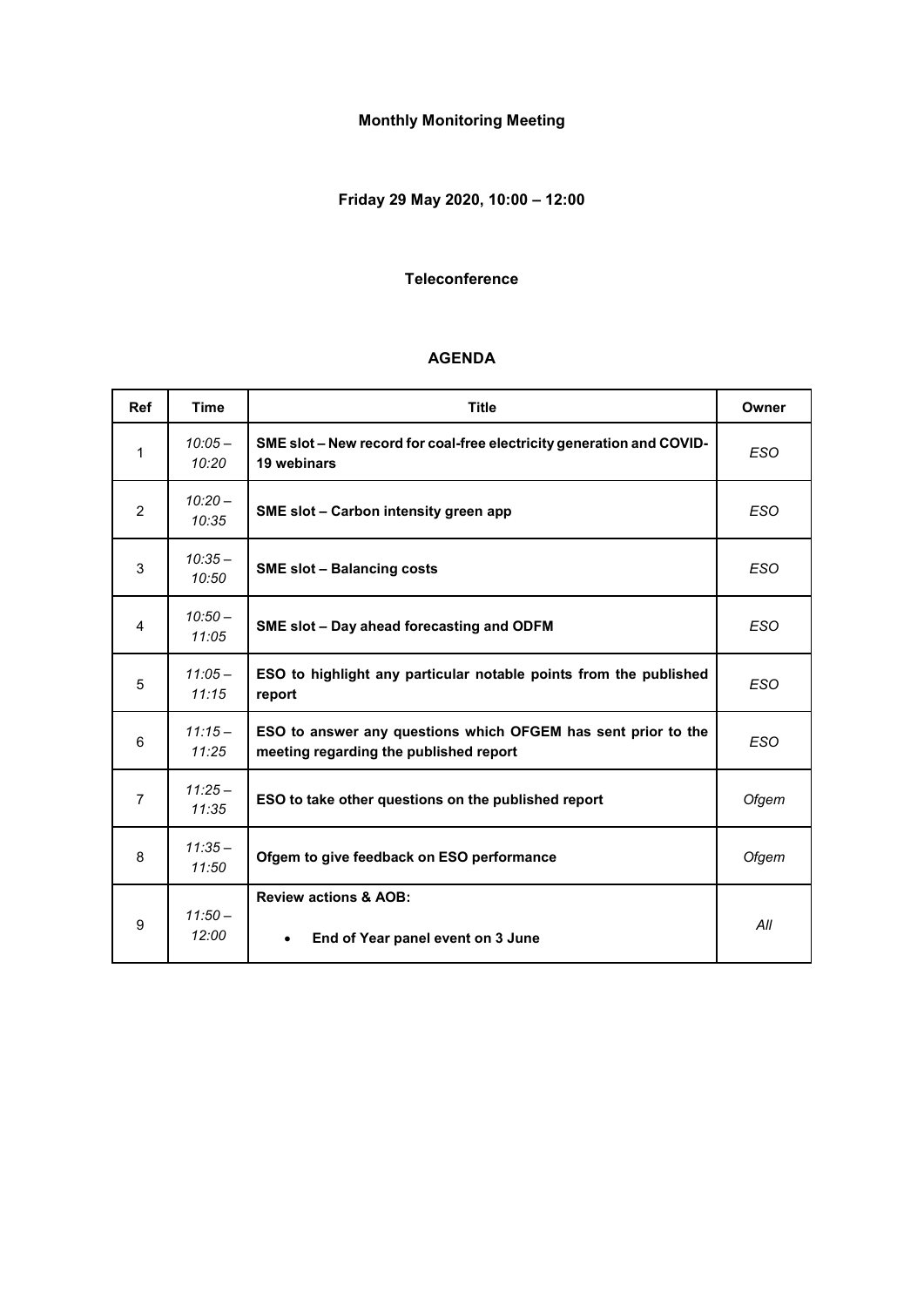#### **Meeting record**

#### **Monthly Monitoring Meeting**

| Date:                | 29 May 2020           |
|----------------------|-----------------------|
| Time:                | $10:00 - 12:00$       |
| <b>Venue/format:</b> | <b>Teleconference</b> |

#### **ACTIONS**

| <b>Meeting</b><br>No. | <b>Action</b><br>No. | Date<br><b>Raised</b> | <b>Target</b><br><b>Date</b> | Resp.      | <b>Description</b>                                                                                                                              | <b>Status</b> |
|-----------------------|----------------------|-----------------------|------------------------------|------------|-------------------------------------------------------------------------------------------------------------------------------------------------|---------------|
| 24                    | 55                   | 29 May                | 5 Jun                        | <b>ESO</b> | Provide stakeholder feedback<br>from wider access VLP<br>participants                                                                           | Closed        |
| 24                    | 56                   | 29 May                | 24 Jun                       | ESO.       | Organise presenter for next<br>performance meeting to discuss<br><b>Virtual Synchronous Machines</b><br>and a presenter for Power<br>Available. | Open          |
| 24                    | 57                   | 29 May                | 24 Jun                       | ESO.       | Provide a complete IT issue<br>resolution report related to the<br><b>BSAD data issues</b>                                                      | Closed        |
| 24                    | 58                   | 29 May                | 19 Jun                       | Ofgem      | Ofgem to consider if the ESO can<br>adjust Demand forecast taking into<br>account the ODFM service                                              | Open          |

### **MAIN ITEMS OF INTEREST**

### **1. SME slot – New record for coal-free electricity generation and COVID-19 webinars**

The Electricity System Operator (ESO) presenter gave commentary on the April new record for coal-free electricity generation and COVID-19 webinars

Key points:

- Great Britain has set a new record for the longest period of coal-free electricity generation in the country on 28 April.
- 20 April saw a record-breaking month for renewable electricity in Great Britain, with a new solar generation record of 9.68GW
- Weather continues to play the central role in determining the mix of electricity, but reduced levels of electricity demand play a role too. Lockdown measures in place since late March have seen a significant reduction in demand across the country.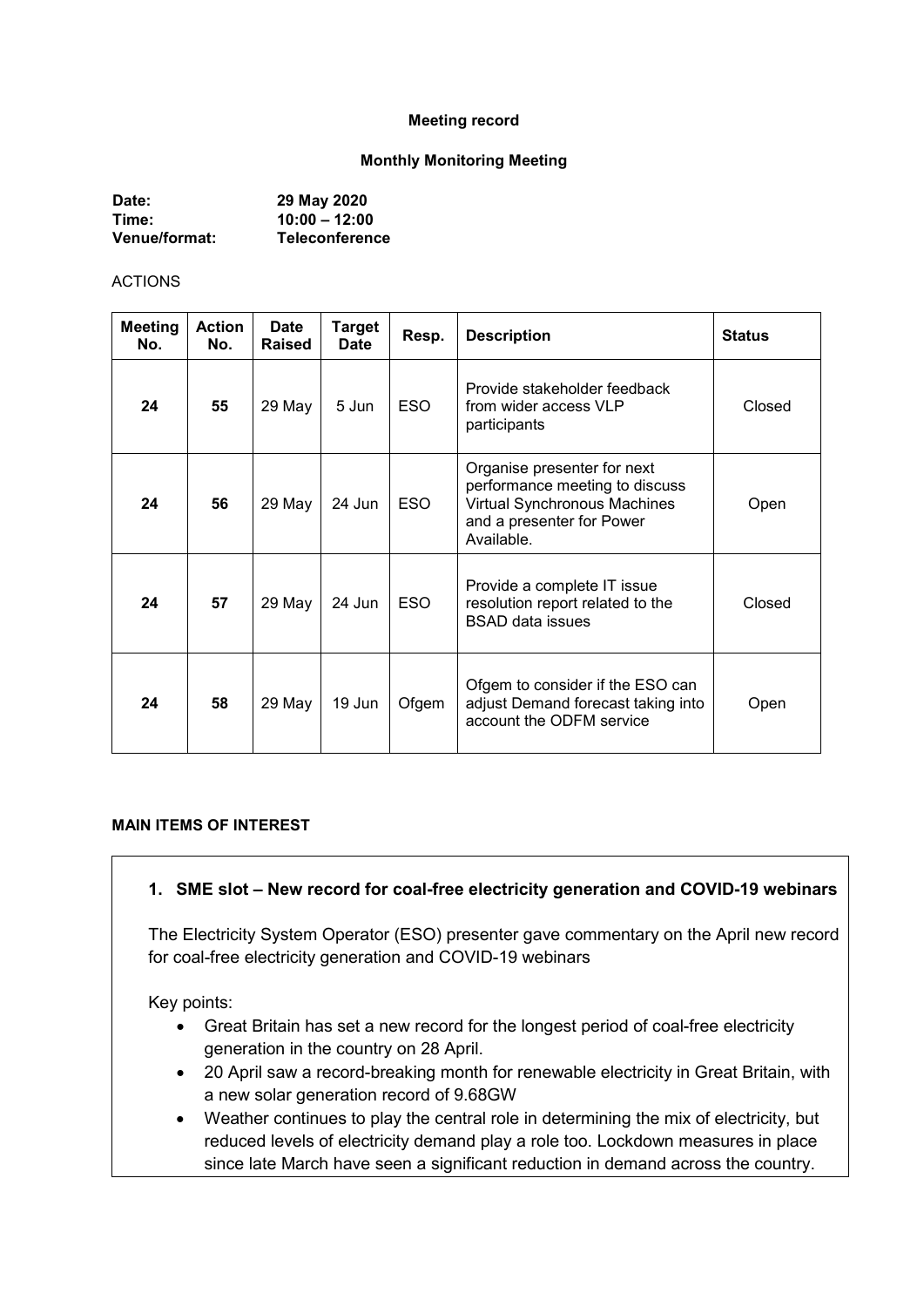The change in demand, along with frequent sunny and windy spells across the country, are all contributing factors to the latest records.

- We started a weekly customer and stakeholder webinar on to keep the industry up to date on our business continuity plans during the COVID-19 pandemic. We have discussed keeping our people safe while maintaining business as usual. The impact of the pandemic on demand and operability and seeking feedback on how we met operating challenges and how we can support industry participants. We have made the slides and recordings from these webinars available on the ESO data portal. The webinars have been well attended and we have received some great feedback from these webinars, showing that our increased transparency around decision making has been valued by our stakeholders.
- Each webinar has a Q&A session to address specific questions from industry and has given us the opportunity to explain the changing level of demand. It also allows us to see what future webinars should focus on.
- Provides transparency of real-time decision-making information, and hence a better understanding of real time operational issues allows market participants to review and submit their operational data appropriately to better meet system needs and facilitate more efficient and cost-effective operation.

## Q&A Section:

Ofgem asked if the new record was for coal free or if it was for low levels of coal. ESO said it is a completely coal free record.

Ofgem queried whether Power Available was assisting in achieving coal free. These ESO responded that it does ultimately reduce overall CO2 as it allows more response and reserve on wind generation.

Ofgem enquired how the Power Available operates, if it is part of a Desk which looks at signals or if it is automated. ESO responded that it is a new system which allows the Control Centre to see how much power is available on the wind farms when completing despatch services. This integrates into our normal operating systems.

Ofgem asked if the COVID-19 webinars will continue after the current crisis has passed. ESO said we have received positive feedback that this has proved useful to industry therefore there is a possibility of moving it to a monthly basis in the future.

Ofgem asked if receiving feedback during these webinars has been useful to which the ESO responded that stakeholder engagement has improved and receiving immediate feedback has been valuable.

Ofgem asked if it is a quick process to load data on the Data Portal. ESO replied that it is mostly automatic with the manual side being straightforward.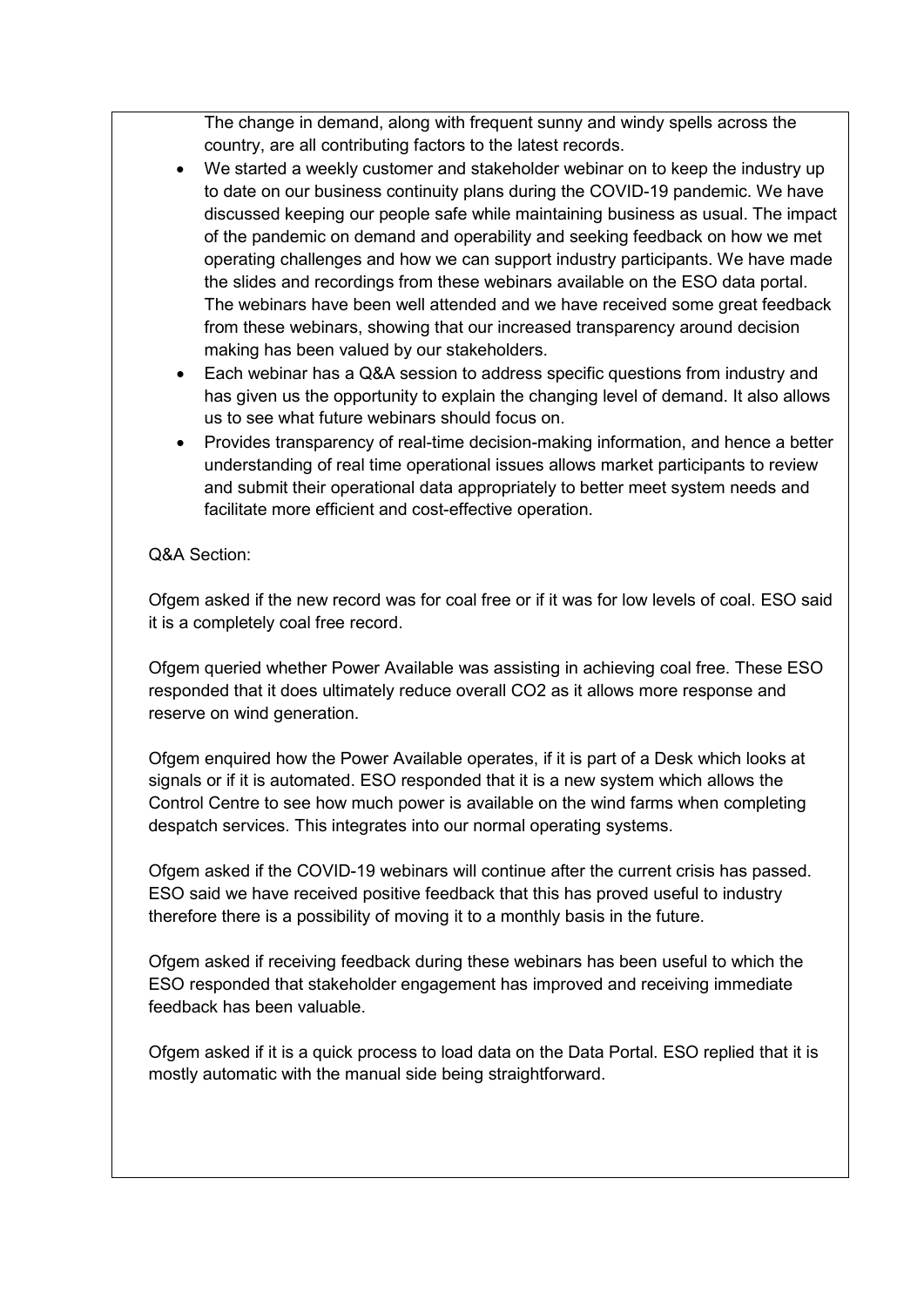## **2. SME slot – Carbon intensity green app**

The Electricity System Operator (ESO) presenter gave commentary on the Carbon Intensity green app.

Key points:

- Launched the new app in April which essentially gives a front end of what is happening from the carbon perspective on the grid.
- Industry and consumers can log into this app and see current generation mixes and how clean the energy is.
- Gives projection ahead to see when it is the cleanest time to use energy and changes in different regions throughout GB and works towards the zero carbon ambition.
- Carbon Intensity has decreased with lowest record of 46g/CO2/kWh driven by the low demand and high renewables due to COVID-19 lockdown.
- The data behind it is to ensure transparency and originally developed between ourselves and other parties. People can view the datasets on our ESO Data Portal.
- In terms of usage, the API has been used across industry with millions of hits and thousands of active app users.

## Q&A Section:

Ofgem asked if this app will assist consumers with smart meters to change their usage accordingly. ESO explained that we assume it does facilitate this but we don't have the data available to verify it.

Ofgem enquired if we have received any feedback from suppliers. ESO explained that we have not received any regarding the app. However, we have received positive feedback regarding the back end of the data interface.

Ofgem asked how we intend to view the impact of biomass on carbon intensity. ESO answered that there are several aspects to biomass and the low carbon section on the app does not include biomass, as renewable energy does not involve burning any carbon.

# **3. SME slot – Balancing costs**

The Electricity System Operator (ESO) presenter gave commentary on the £122m outturn against the £67m benchmark.

Key points:

- Balancing costs in April were much higher compared to April 2019. The main drivers behind the costs of managing a low demand system as a result of the lockdown due to COVID-19.
- There was a significant increase in Energy costs due to greater levels of response, reserve and general balancing required to manage the uncertainty on the system.
- Constraints were slightly down but wind levels were fairly low and Western Link was available for the whole month whereas last year it wasn't.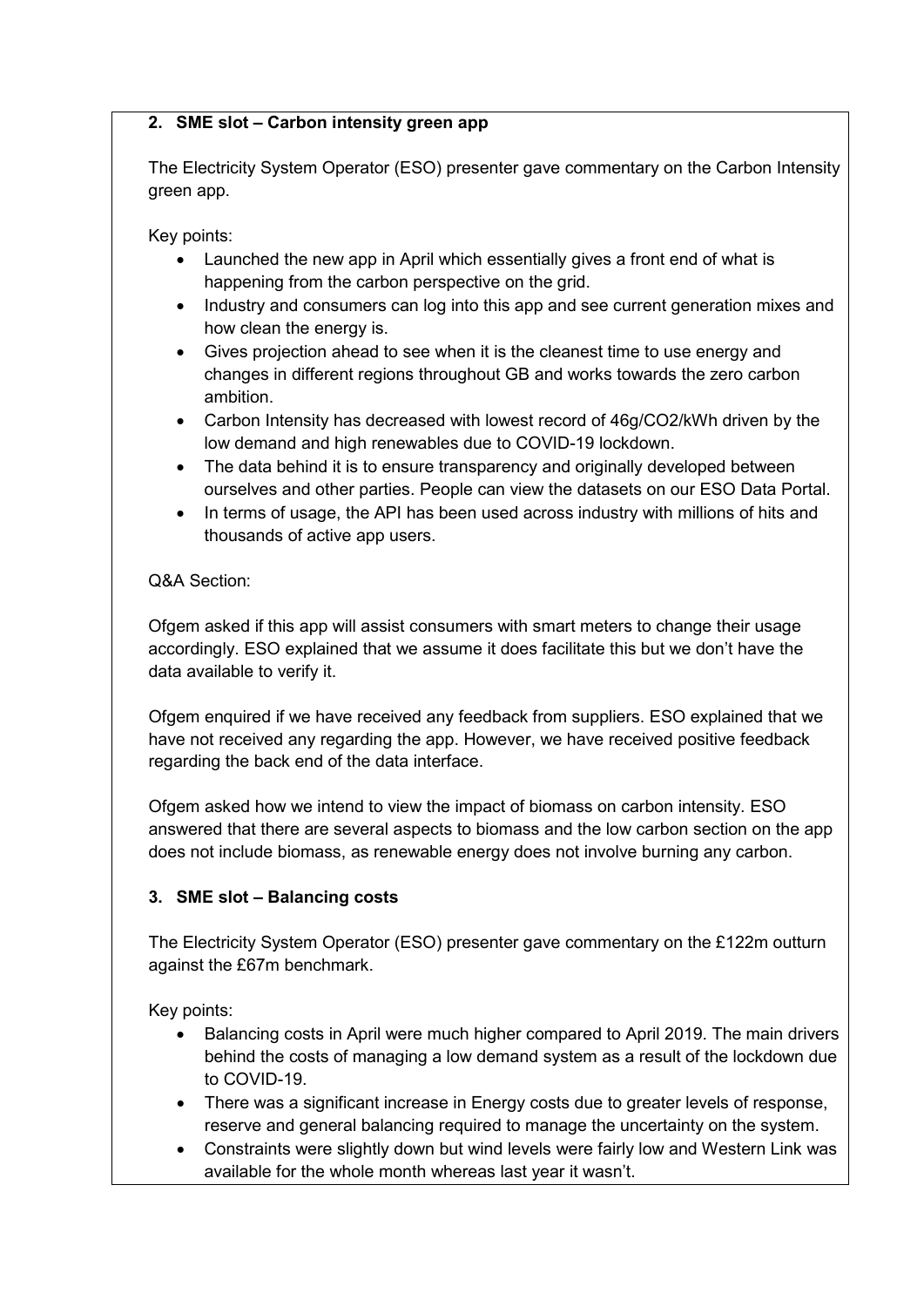- The large increase in RoCoF is a result of the low demands, £39.5m is a record monthly spend on RoCoF. This usually peaks in summer when we get to the lowest demand periods. However, with the low demands driven by COVID-19, we have experienced low system inertia and are therefore reduced the largest losses during both day and night time and increasingly had to run additional machines to raise the inertia level.
- Blackstart and Reactive were fairly consistent with last year.
- We saw a new record low demand of 15.2GW on 13 April (Easter Monday), although this has since been surpassed on the bank holiday weekend 25 May.
- The COVID-19 situation is a magnification of the issues the ESO has faced in the past year and is also how the system may well look a few years from now. We have seen that we have low demand, embedded wind and solar, depressing demand further, and interconnector imports and transmission connected wind displacing the Combined Cycle Gas Turbine (CCGT) and Biomass. The embedded solar and wind net off against this to give the Transmission System Demand. We then have all the factors feeding into the generation profile to meet that demand such as Nuclear, CCGT, Interconnectors, Transmission connected wind.
- We have had to increase the amount of CCGT and biomass on the system to provide inertia and voltage support. The large volume of actions is driving costs higher than we would normally expect.
- We formed our Short Term Operability Obeya to ensure we remain operable under the unprecedented system conditions. An Obeya is a format we are using for our long term operability strategy and we created a number of scenarios within the Obeya along with a number of new initiatives and services.
- We have set up regular meetings with DNOs, TOs, BEIS, OFGEM
- Published additional BSUoS forecasts to the market along with explanatory notes regarding additional costs.
- Hold weekly webinars to update the market on our COVID-19 measures.

## Q&A Section:

Ofgem asked what a SOP was. The ESO replied that it is a system operating plan created before real time. An initial one is created and restudied and reassessed before being handed to energy teams to take actions.

Ofgem enquired about the high inertia and RoCoF costs and if we are envisioning this for the whole summer. ESO responded that with the synchronous plant not running and a generation mix along with low demand and high level of renewables, we are having to take more actions and this results in increased RoCoF costs.

Ofgem queried as to how we are maintaining frequency levels. ESO explained that with lower inertia levels, this makes frequency more volatile. Compensating for this requires more response and thus spending more in response and reserve.

Ofgem asked what specifically goes into the energy and balancing costs and the long term trend of increasing costs. ESO responded that with less conventional energy, prices are positive because fuel and operating costs are higher due to more actions being taken. As renewables are subsidised to run, they generally have negative bids and are also less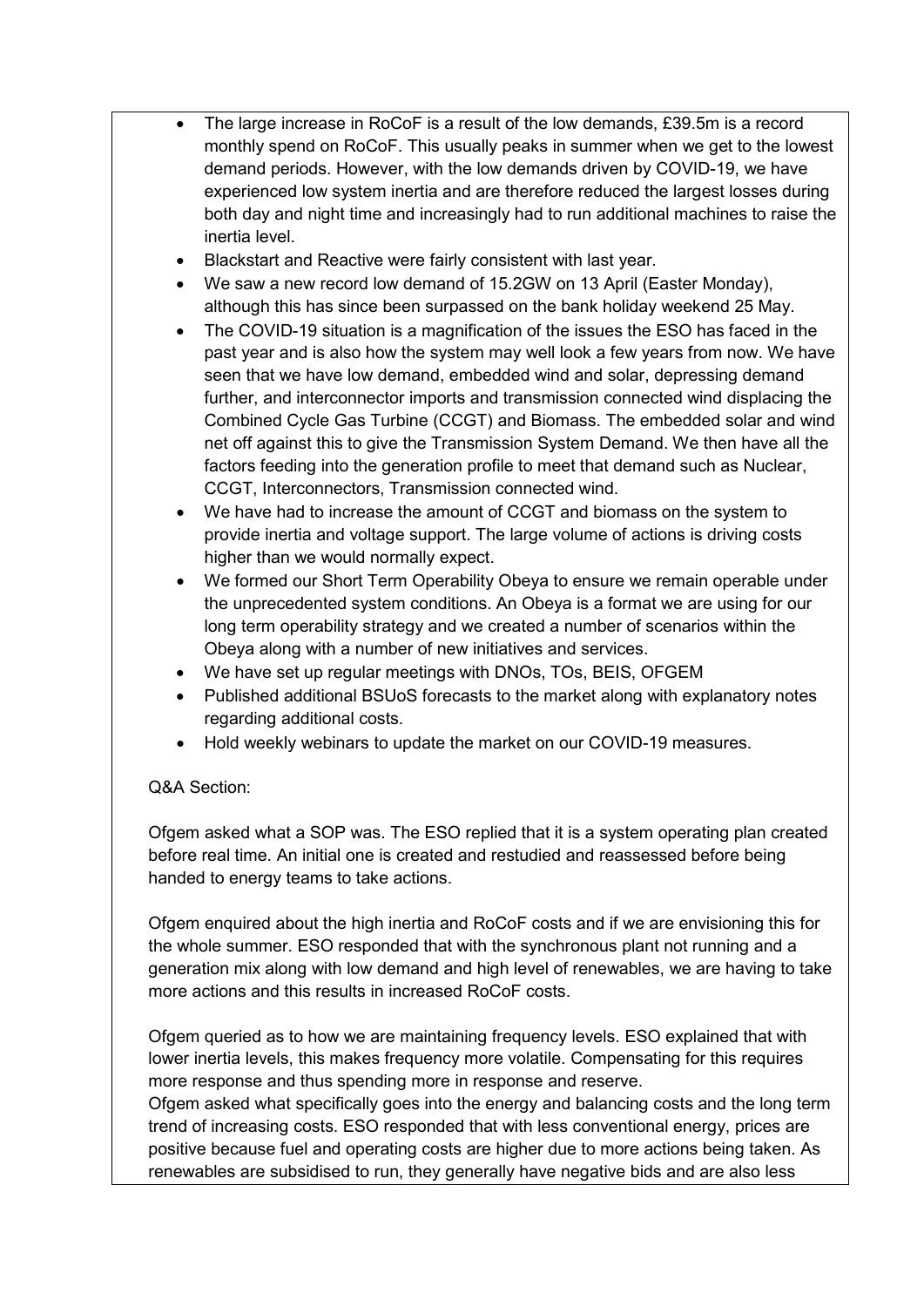predictable therefore we need to hold more response and reserve. The system was traditionally long, with taking small bids throughout the day to balance the grid, however it is now shorter and less balanced.

Ofgem enquired about the weekly webinar question regarding how the ESO determined that the Sizewell contract was economical. ESO explained that large generators can cause issues at times of low demand. The modelling team calculated the numbers and found it prudent to turn Sizewell off to make the system more secure and save money.

# **4. SME slot – Day ahead forecasting and ODFM**

The Electricity System Operator (ESO) presenter gave commentary on the Day Ahead Demand forecasting metric and how it is impacted by the ODFM service.

- This will have a greater impact on the monthly benchmarks, reported for indication only as per our Forward Plan 2020-21 target of being measured on our annual performance. There will be a lesser impact on the annual mean absolute errors by the ODFM than monthly.
- DA Demand forecast is published in the morning and the ODFM assessment is conducted in the afternoon therefore confirmed volumes of ODFM are not known until early evening. National Demand would be consistently underforecasted at day ahead stage.
- ODFM restrains the generation on the distribution network and this reduces an amount by which distributed generation is suppressed by National Demand and as a result, National Demand increases.
- In April we were still designing this tool, therefore it couldn't be used but will be relevant in May.
- The ESO proposes to adjust the National Demand for the volumes of ODFM enacted retrospectively, once they are known. This will then be reported in the metric.

# Q&A section:

Ofgem asked how we will retrospectively apply the correction. ESO explained that once the actual volumes are available, we will demonstrate the National Demand being higher in the outturn and adjust the forecast accordingly. This would be described in the commentary in the monthly report. The ESO then agreed to send through the data showing how this would be reported, ahead of producing the monthly report

# **5. ESO to highlight any particular notable points from the published report**

- Demand Forecasting performance benchmark was met despite COVID-19, and April usually being one of the most variable months.
- Wind Generation Forecasting performance benchmark was met due to average wind and weather conditions.
- Security of supply had zero excursions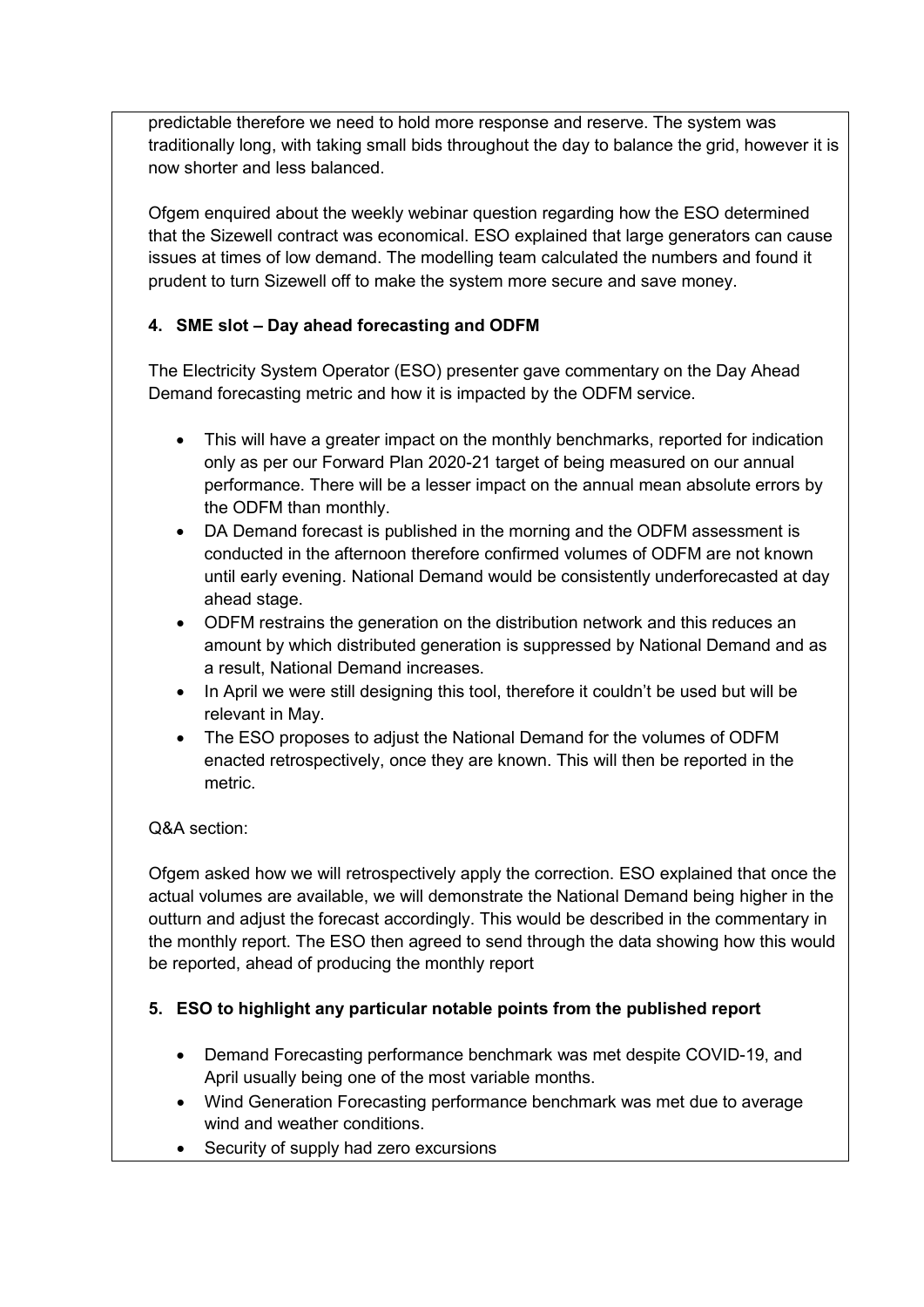- System access management did not meet our target due to COVID-19 as people began virtual working and handovers were affected. These have now been rectified.
- BSUoS forecasting was higher due to low demand and low inertia levels.
- Flexitricity was the first Virtual Lead Party (VLP) transaction that went through the BM wider access.
- Right first time connection offers performed well with only one ESO related reoffer
- We published a system operability framework document to describe the potential operability benefits of Virtual Synchronous Machines and related technologies.

## **6. ESO to answer any questions which Ofgem have sent prior to the meeting regarding the recently published report**

None

## **7. ESO to take other questions on the published report**

Ofgem queried the uncertainty regarding COVID-19 low demand levels and how we had met our demand forecasting target. The ESO explained that the demand forecasting team have been proactive with preparing for COVID-19 and using lessons learned from Europe.

Ofgem asked under which deliverable the carbon intensity app sits. The ESO responded that it feeds into the wider ambition of zero carbon and believe stakeholders will find it valuable.

Ofgem enquired if we are expecting network operators to delay outages. ESO commented that there are various discussions taking place to discuss what will happen post June and will keep Ofgem informed of updates.

## **8. Ofgem to give feedback on ESO performance**

- Stakeholders and Ofgem appreciate the COVID-19 webinars that have been taking place and feedback has been positive.
- Ofgem queried the accuracy of BSAD data recently and would like to receive a full IT report on the problems and the solution. The ESO agreed to follow-up on this.

## **9. Review Actions**

- Actions 54 and 55 have been completed.
- Actions 55 to 58 have been added.

## **10. AOB**

- Discussed end of year event logistics
- The ESO now have a better view of which deliverables in 2020-21 will be affected by COVID-19. The Forward Plan will have an addendum with a table of the deliverables affected and why. We will also add an appendix with how we have addressed Ofgem's Formal Opinion. The Forward Plan tracker will also be updated.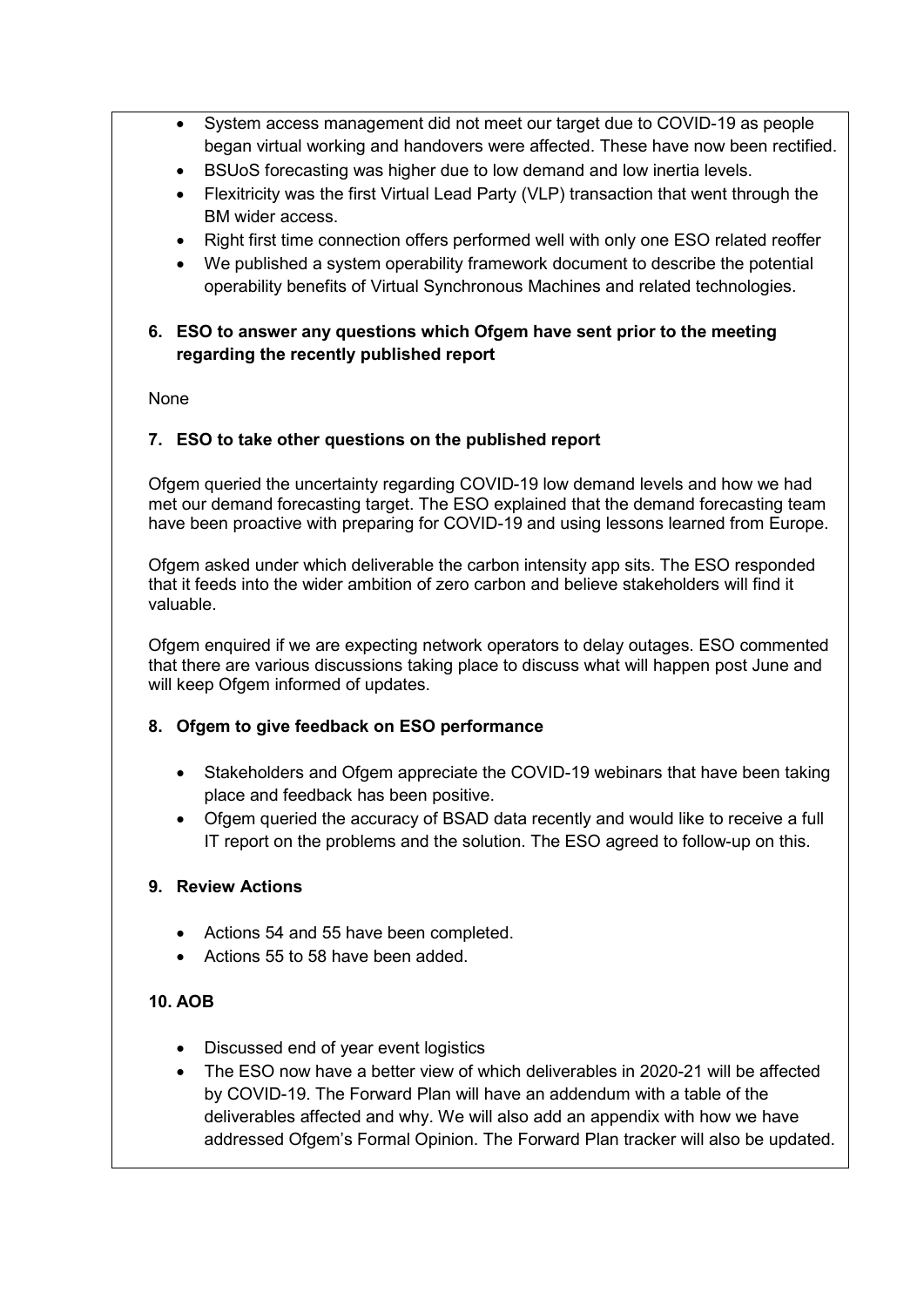### **Appendix 1 – Timetable**

#### **1. Annual Requirements**

- $\blacksquare$  Monthly
	- 15<sup>th</sup> working day of M+1 keeps cost basis historic
	- $\blacksquare$  Meeting 20<sup>th</sup> working day of M+1
- **Quarterly** 
	- 15<sup>th</sup> working day of M+1 following Q end (Jul, Oct, Jan)
- **Half Year Report** 
	- 15<sup>th</sup> working day in October (M+1 after half year completed)
- Year End- Ofgem's Proposal
	- 7<sup>th</sup> May -consultation & draft licence (5 wks after year end)

| 2019 | 2019 | 2019 | 2019 2019 |     | 2019         | 2019       | 2019       |     | 2020 | 2020 | 2020       |
|------|------|------|-----------|-----|--------------|------------|------------|-----|------|------|------------|
| May  | Jun  | Jul  | Aug       | Sep | Oct          | <b>Nov</b> | <b>Dec</b> | Jan | Feb  | Mar  | Apr        |
| М    | M    |      | M         | M   |              | M          | М          |     | M    | M    |            |
|      |      | Q    |           |     |              |            |            | Q   |      |      |            |
|      |      |      |           |     | <b>1/2YR</b> |            |            |     |      |      | <b>FYR</b> |

### **2. Monthly requirements**

| <b>Date</b>                                                     | <b>Action</b>                            | Owner                  | <b>Note</b> |
|-----------------------------------------------------------------|------------------------------------------|------------------------|-------------|
| 15 <sup>th</sup> Working Day                                    | Monthly report submission<br>date        | <b>ESO</b>             |             |
| No later than 5<br><b>Working Days before</b><br>meeting        | Provide the Chair with<br>meeting papers | <b>ESO</b>             |             |
| 20 <sup>th</sup> Working Day                                    | <b>Monthly Monitoring</b><br>Meeting     | Technical<br>Secretary |             |
| 25th Working Day                                                | Minutes from meeting<br>submitted        | <b>ESO</b>             |             |
| End of Month                                                    | Chair to approve minutes<br>from meeting | Chair                  |             |
| 2 <sup>nd</sup> Working Day after<br>approval of the<br>minutes | Publication of meeting<br>minutes        | Technical<br>Secretary |             |

#### **3. 2019-2020 Reporting & Meeting Dates**

| Month | <b>Report Published</b> | <b>Ofgem Meeting</b>  | <b>Report Type</b> |
|-------|-------------------------|-----------------------|--------------------|
|       | (15 <sup>th</sup> WD)   | (20 <sup>th</sup> WD) |                    |
| May   | 22/05/2019              | 30/05/2019            |                    |
| June  | 21/06/2019              | 28/06/2019            |                    |